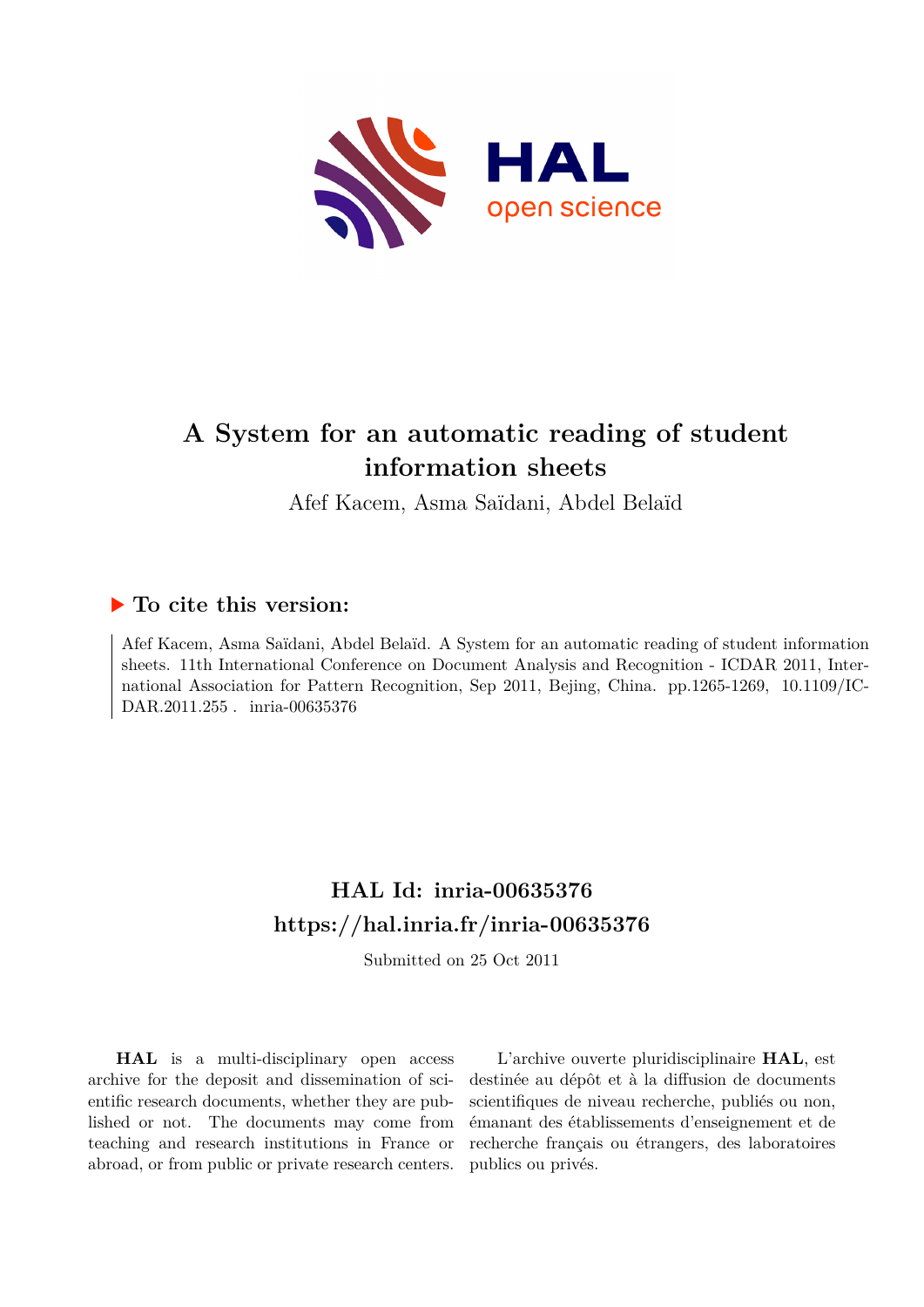### **A System for an automatic reading of student information sheets**

Afef KACEM, Asma SAÏDANI UTIC, Higher School of Sciences and Techniques of Tunis Tunisia afef.kacem@esstt.rnu.tn, saidaniasma@yahoo.fr

*Abstract***—** In this paper we present a student information sheet reading system. Relevant algorithm is proposed to locate and label handwritten answer field. As information sheets can be filled in Arabic and/or in French, automating the script language differentiation is a pre-recognition required in the proposed system. We have developed a robust and fast field classification and script language identification method, based on a decision tree, to make these processing practical for sheet recognition. To this end, the system uses several novel features (loops, descenders, diacritics) and analyses the lower profile of script. The classification rates are 92.5% for numeric fields, 94.34% for Arabic scripts and 94.66% for French scripts. Experimental results, carried on 80 sheets, show our system provides an effective way to convert printed sheets into computerized format or collect information for database from printed sheets.

#### *Keywords-Form segmentation; feature extraction; writing language identification;handwritten recognition*

#### I. INTRODUCTION

Every day, millions of forms including applications, family allowances, subscription newsletters, inquiry about products, etc. have to be processed. A great deal of time, effort and money will be saved if it can be executed automatically. However, in spite of major advances in computer technology, the degree of automation in acquiring data from such documents is very limited and a great deal of manual labor is still needed in this area. Thus, any method which can speed up this process will make a significant contribution. This paper deals with the essential concepts of form analysis and recognition. It specially concerns the acquirement sheets needed for student subscription in our school.

The acquirement sheet is used for data collection, with fields designed for this purpose. It is composed of printed and fixed fields and answer fields to be filled by the student. The fixed fields are intended to identify the school, to inform the student or to question him. The fields are grouped into blocks. Blocks are clearly separated by white space or separators. With the proposed system, the student information sheets can be automatically analyzed and data captured from sheet fields. Thus, it will be possible to quickly validate poor quality sheets and then can be utilized for other tasks.

The outline of the paper is as follows. Section II exposes some related works. Then section III presents the actual

Abdel BELAÏD LORIA, Scientific campus Vandoeuvre-Lès-Nancy France abelaid@loria.fr

state of the proposed system. The first principles of the system are described in subsections A and B in which we mainly focus on answer field extraction and classification and the script language identification. Section IV provides and discusses some obtained results. Finally, an analysis of the errors leads to the conclusion in section V.

#### II. STATE OF ART

Machine recognition of forms has been the subject of extensive research in the last decade. One of the principal applications of form analysis is the extraction and subsequent recognition of user entered information. Extraction of user entered information is an important preprocessing step to facilitate subsequent high accuracy recognition. As reported by [1], Gillies et al. proposed a census form processing system, Govindaraju et al. studied a system for handwritten document that included checks, Cesarini et al. proposed a system for data extraction from forms. However their techniques require that the class is known a priori. Also, Wang et al. studied form images characterized by simple background such as ruled lines and boxes. Liang et al. proposed a method to extract printed text strings from periodic background images but it is not suitable for extraction of handwritten characters or where the background is non-periodic [1].

As forms have begun to include different languages, automating the differentiation of writing has become a prerecognition required in any system of automatic processing of multilingual documents. Three approaches can be used to design these systems: (1) global approach which handles the text blocks in their entirety, using features such as Gabor filters, Co-occurrence matrix, wavelets [2-6], (2) local approach which treats block text details based on analysis of text-lines, words or connected components using horizontal projection histogram or contour profile analysis or water reservoir [7-10] and (3) hybrid approach which combines the first two approaches using information on blocks, lines or words and connected components [11].

#### III. SYSTEM OVERVIEW

The system relies on a four steps process: 1) handwritten answer field extraction, 2) field classification and script language identification 3) handwritten recognition and 4)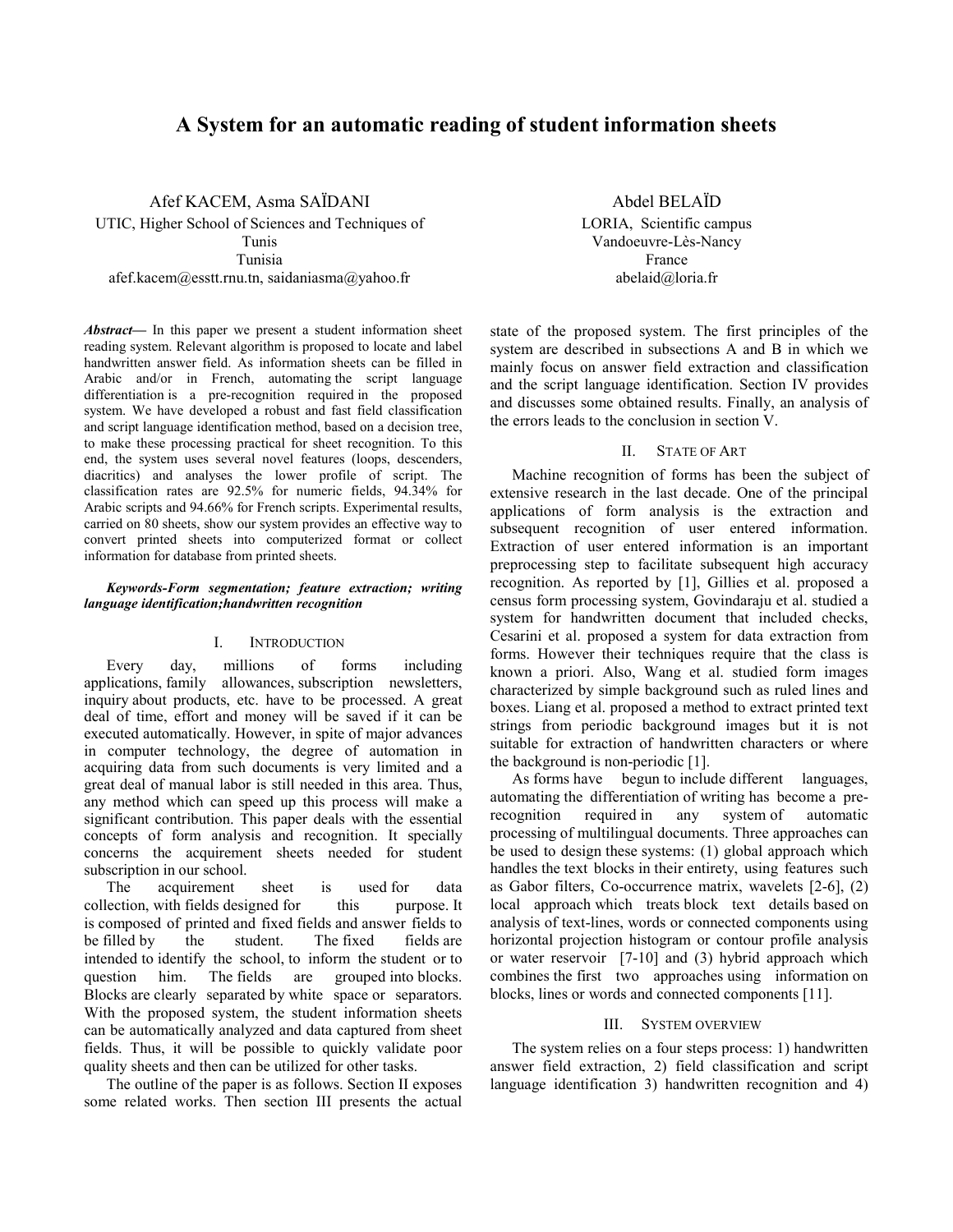collection of captured data for database. In this paper, we mainly focus on the first two steps.

#### *A. Handwritten answer field extraction*

The student information sheet has a completely static structure allowing immediate location of areas of interest. From these areas of interest delimiters, materializing the area in which the student has to write, easily identify the components belonging to the field looking for: predefined boxes, in case of pre-box area with the region containing information, baseline upon which the student must fill the field (see Figure. 1).

| بطاقة إرشادات<br><b>FICHE DE RENSEIGNEMENTS</b><br>$(2,0,0,9) - (2,0,1,0)$ | الصهورية التوتسية<br>وزارة اللطيم العالى والبعث الطمى واللقلولوجيا<br>هامعة توتس<br>المدرسة العليا التخوم والتقليك بثوتس |                                                        |
|----------------------------------------------------------------------------|--------------------------------------------------------------------------------------------------------------------------|--------------------------------------------------------|
| (1) Diplôme                                                                | isense                                                                                                                   | E44-23 (1)                                             |
| (2) Filière et/ou spécialité                                               | Manique                                                                                                                  | (2) الشعبة و/أوالانتصاص                                |
| (3) Numéro Carte d'identité Nationale                                      | 03612621                                                                                                                 | (3) رقم بطالة التعريف الوطنية                          |
| (4) Nom et Prénom                                                          | Khaled chamam                                                                                                            | (4) الاسم و اللقب                                      |
| (5) Date de naissance.                                                     | F8811811                                                                                                                 | (5) تاريخ الولادة                                      |
| Masculin<br>$(6)$ Sexe                                                     | 45 Féminin<br>$\mathbf{x}$                                                                                               | (6) الجنس<br>ا قتلی                                    |
| (7) Gouvernement lieu de naissance                                         | $S$ $\neq \alpha$ X                                                                                                      | (7) ولاية مقان الولادة                                 |
| (8) Etat civil                                                             | أعذب                                                                                                                     | (8) المالة المنتية                                     |
| (9) Situation militaire                                                    | Non Contenue                                                                                                             | (9) المالة الصكرية                                     |
| (10) Nationalité pour l'étudiant étranger                                  |                                                                                                                          | (10) الجَسَيَةَ بِالنَّسَبَةَ تَنْظَانِبَ الأَجْنَبِيَ |
| (11) Numéro du passeport pour l'étudiant étranger                          |                                                                                                                          | (11) رقم جواز السفر بالتسية للطالب                     |
| (12) Session du Bac                                                        | Principal                                                                                                                | (12) نورة البكالوريا                                   |
| (13) Mention                                                               | Assez Bien                                                                                                               | (13) المخطة                                            |
| (14) Année du Bac                                                          | 2006                                                                                                                     | (14) سنة البكالوزيا                                    |
| (15) Section                                                               | Science Informatique                                                                                                     | (15) الشعبة                                            |
| (16) Pays d'obtention                                                      | City                                                                                                                     | 44 (16)                                                |

Figure 1. The front studend information sheet.

Here field libels are printed in Arabic and placed in the right side of the sheet. Just in front, in the left side of the sheet, we find their translation in French. Between each pairs of libels, the student can answer in Arabic of in French. To extract the text answer fields, the sheet is firstly segmented into lines by grouping linearly arranged connected components. Note that line extraction step also serves to label answer fields. We manually assign to each extracted line a label (diploma, specialty, First and last names, date birth, zip code, etc.) for database building and indexing. In case of overlapping lines when writing overflows, the system separates between lines by affecting the overlapped components to lines to which they are closes (comparing their center gravities to line ordinates, see figure 2). Secondlay the system inspects components along lines, from their extremities, and stops when it meets components different from points.

| (15) Section          | -----------------<br><b>A R R R R</b><br>.<br><br>$\sim$ | (15 الشعبة |
|-----------------------|----------------------------------------------------------|------------|
| (16) Pays d'obtention | $\sim$<br><b>A</b><br>$\cdots$<br><br>-----<br>          |            |

Figure 2. Examples of text answer fields.

To not discard diacritics that can be confused with the dotted line, the system only removes points in the band's central of text-lines (See Figure 3). We used mathematical morphology to enhance result of answer field extraction step such as image dilation for broken charcters.



Figure 3. Dotted line remouving

To locate fields for ZIP code (see Figure 4) which is written in pre-box area, the system look for connected components that matchs in width with the predefined box template. When the corresponding fields found, the system extracts the field contents. Knowing that ZIP code would contain only four digits, the systme just need to extract four connected components which overlp with the pre-box area bounding box. This information could be also used to separate between digits which sticks with each other or with the pre-box area.



#### *B. Answer field classification*

This step allows the identification of digital fields and the script language for the remaining text answer fields. Languages taken into account by the prototype are French and Arabic. To classify the answer field content, we must first extract some features out the field area. We will use these features inside a classification tool, here a decision tree, to obtain the final class.

Digital fields are generally small in number of connected components. These components are often aligned, close to each other and regularly separated (see Figure 5).

#### Figure 5. Numeric answer field

To identify the writing language, we used some intuitive characteristics of handwritten scripts (loops, diacritics,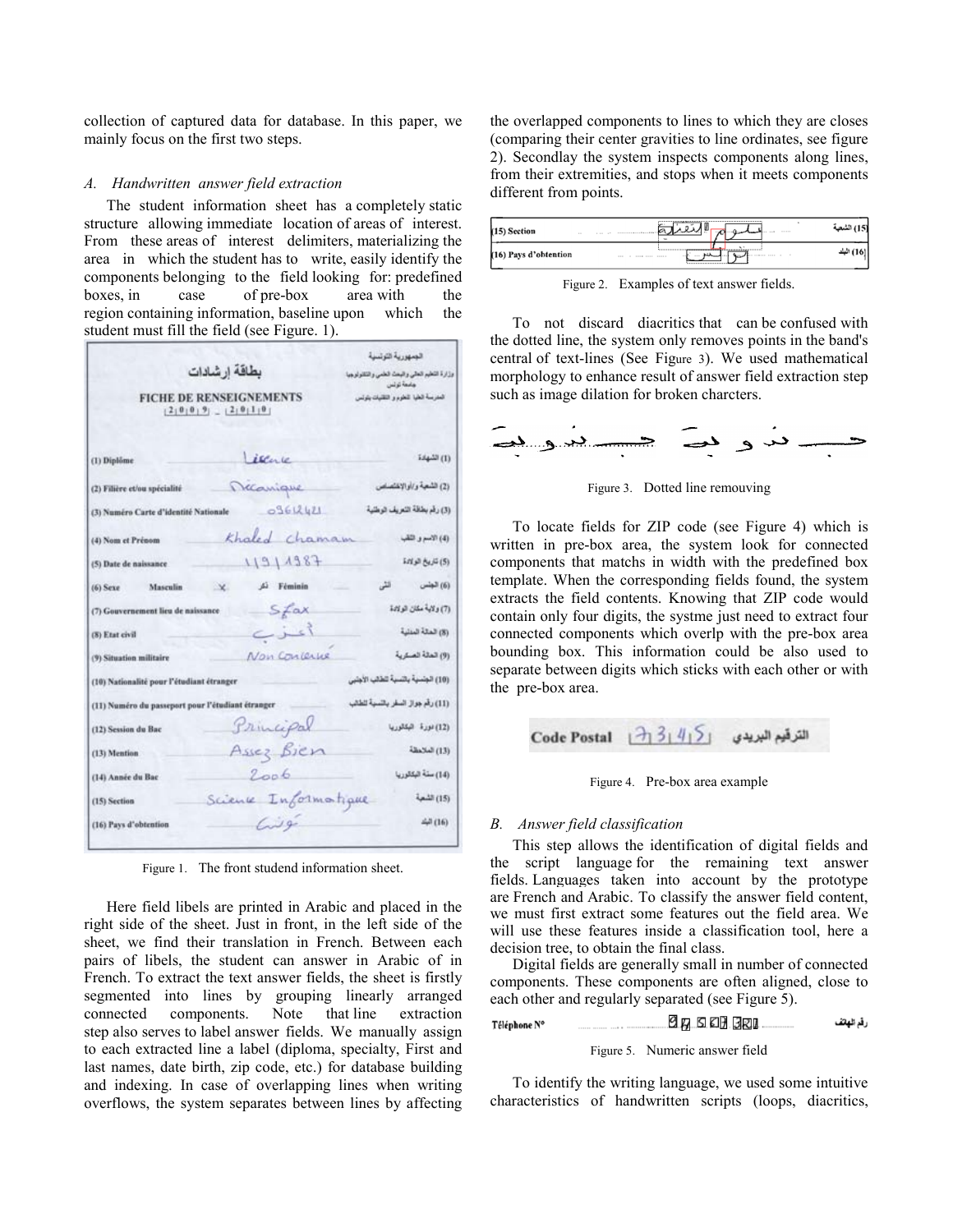descenders, profiles) to distinguish between Arabic and French scripts. Let us quote some of them. In Arabic, the loops are generally found in the central band for except ,).etc ,و ,م ,ق ,ف ,م ,ص,م ,ق ,ع ,ظ ,ط ,ض ,ص,ة ,ة) the letter  $\left( \cdot \right)$  in which the loops are lightly beyond the central band. In Latin, letters that have loops in the central band are : uppercase *B* and lowercase *a, b, d, g, k, o*  and *q*. Letters, containing loops over the central band are uppercase *A, B, P, R* and lowercase  $\ell$  and  $\ell$ . Letters containing loopsbelow the central band are lowercase  $j, f, g$ ,

y and  $\tilde{z}$ . To benefit from this ascertainment, we extract then classify loops relative to the central band (See Figure 6).



Figure 6. Arabic/French identification based on loop positions.

We also find that some arabic letters are which descenders has) ص ,ق ,خ ,ح ,ش ,س ,ر ,غ ,ع ,ڒ ,و) horizontally extended (having un aspect ratio, widh/height greater than one). Descenders in French scripts are rather vertically extended (See Figure 7).

Figure 7. Descenders in Arabic/French scripts.

Moreover, Arabic script uses more diacritical points (0 to 3 per letter without considering others diacritic signs such as chedda, hamza, soukoun, fatha, kasra, dhamma used in vowel Arabic) compared to French script. Indeed, many are Arabic letters that have the same body but not the same number and location of diacritics, for example letters ب, ت , ث. These diacritic points can be below or above the central band of Arabic word. In French, only the letters *i* and *j* which have points over their body (see Figure 7). Furthermore, no letter in French script has diacritic points below the central band.

Comparing the lower profile of French and Arabic scripts, we note that Arabic script is generally flattened compared to French script (see Figure 8).



Figure 8. Lower profile of connected compnents.

To compute the lower contour profile of script, we firstly must have a sufficient amount of information to characterize the texture of the answer fields, and then we have to normalize these fields according the maximum field size because these fields do not have the same size and the same content. Next, we must duplicate the field content respecting a regular space between words or parts of words without exceeding the maximal size. We finally get, for each component column, the lowest black pixel. Thus, for a component of width N, its lower profile should contain N pixels (see Figure 9).



Figure 9. Field normalisation and Lower profile.

The continuity of the lower profile is computed along differences between pairs of sucessif pixels  $p_i$  and  $p_{i+1}$  as follows,  $y_{pi}$  is the i<sup>th</sup> pixel ordinate:

$$
d_i = |y_{p_{i+1}} - y_{p_i}|, \quad 0 \le i \le N-1
$$

For a connected component, the total distance of its lower contour is calculated as follows:

$$
bd(j) = \sum_{i=0}^{N-1} d_i
$$

For a field, consisting of M connected components, the global distance of the lower contour is calculated as follows:

$$
tbd = \sum_{j=1}^{M} bd(j)
$$

Notice that *tbd* of Arabic script is generally inferior than French script one, because Arabic writing is more straight and flattened and has no high connections between characters like what we find in French writing especially

when we used letters such as  $\mathcal{O}_2$ ,  $\mathcal{O}_3$ . High links between characters increases differences between pixel ordinates and so the *tbd* value.

After normalizing *tbd* values, we set a threshold equal to 1, which differentiates between Arabic and French scripts. Thus, if *tbd* is less than 1, the field script language is classified Arabic, otherwise it is classified French. In Figure 9, the *tbd* of the text, written in Arabic, is equal to 0.67.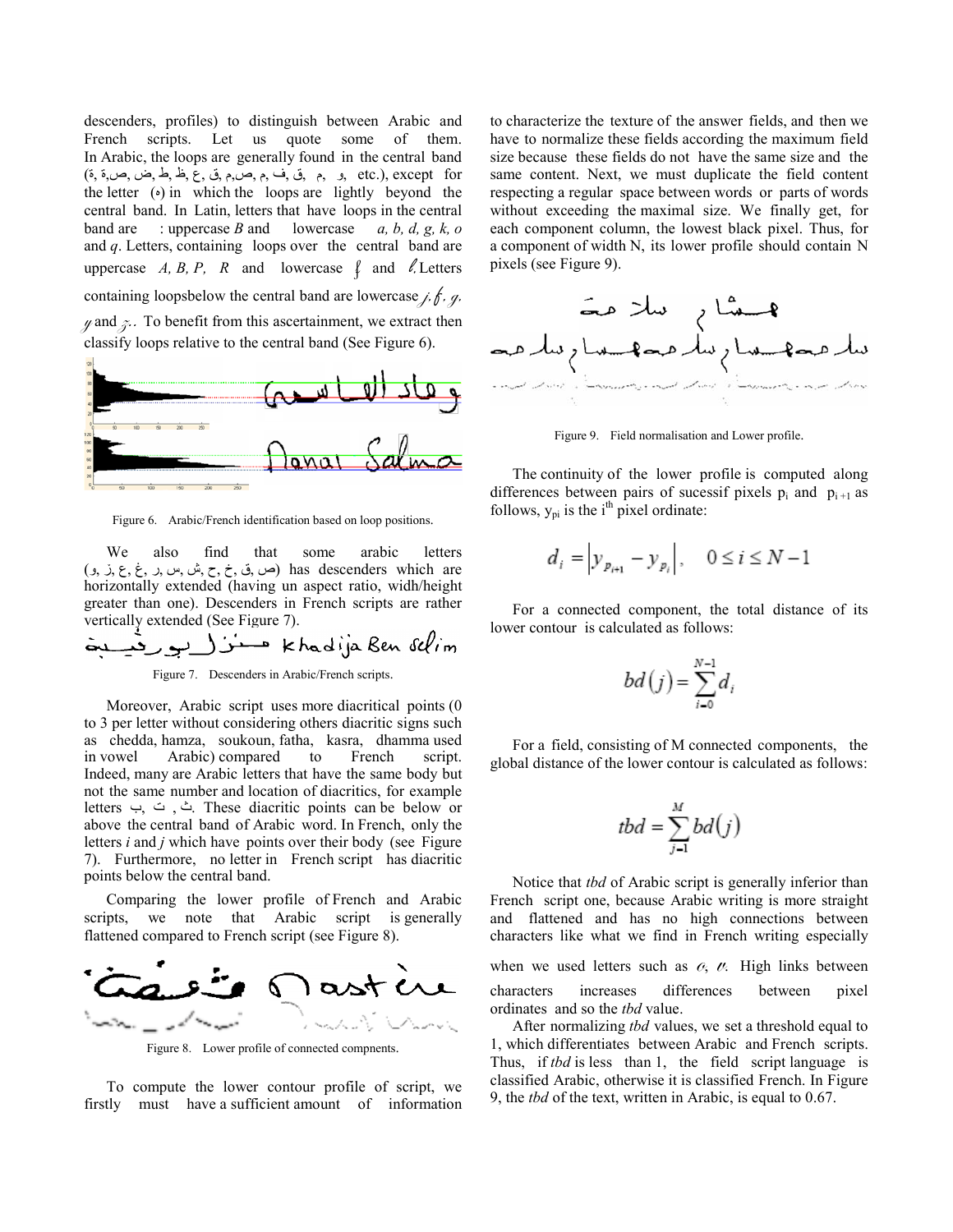Now, to identify the script language, we used the overall structural features, previously extracted, (number of diacritical signs below the central band, number of loops above and below the central band, number and ratio aspect of descenders) and *tbd* value which inform about script continuity. The algorithm, proposed to identify the script language, is displayed as decision tree which (1) is simple to understand and interpret, (2) uses a white box model (if a given result is provided by a model, the explanation for the result is easily replicated by simple math and 3) can be combined with other decision techniques.



Figures 10 presents two words which do not have diacritical points below the central band, neither descenders nor loops above or below the central and whose script language was correctly identified thanks to the their lower profile analysis (t*bd* value compared to a threshold).



Figure 10. Arabic and French script *Tbd*

#### *C. Handwritten recognition*

It involves the automatic conversion of the handwritten text answer field area into letter codes which are usable within computer and database applications. Handwriting recognition is difficult, as many students have different handwriting styles. And, as of today, OCR engines are primarily focused on machine printed text and ICR for handwritten text. There is no OCR/ICR engine that supports handwriting recognition as of today.

Several different recognition techniques are currently available. Techniques ranging from statistical methods to machine learning like neural networks or support vector machines have been applied to solve this problem. But since handwriting depends much on the writer and because we do not always in exactly the same way, building a general recognition system that would recognize any script with good reliability in every application is not possible.

Typically, the recognition systems are tailored to specific applications to achieve better performances. In particular, unconstrained handwritten digit recognition can be applied here to recognize ZIP codes, phone number, birth date, graduation date, etc.

Moreover, narrowing the problem domain often helps increase the accuracy of handwriting recognition step. A field for a ZIP code for example, would contain only the characters 0-9. This fact would reduce the number of possible identifications. Furthermore, the recognition of 4 digit ZIP code part here can be cross-validated with those of city and state names recognition.

We tried some available tools however there are several common imperfections in this step. The most common being characters that are connected together are returned as a single sub-image containing both characters (See Figure 11). This causes a major problem in the recognition stage.



Figure 11. Connected characters

#### IV. EXPERIMENTS

We carried out recognition experiments on a variety of forms (about 80 sheets) scanned at a resolution of 600 dpi and stored in the format bitmap. Table I displays results provided by the handwritten answer field extraction step.

TABLE I. REULTS OF ANSWER FIELDS EXTRACTION

| <b>Answer fields</b> | <b>Good extraction rate</b> | <b>Failure rate</b> |  |
|----------------------|-----------------------------|---------------------|--|
| 900                  | 95.88%                      | 4.12%               |  |

Some extraction errors appear when the student does not respect the area limits fixed for answer fields (see Figure 12). To be able to correctly extract the handwritten text answer field, the system should distinguish between printed and handwritten scripts to solve such problem.

Figure 12. Problem in answer field content extraction

To evaluate the script language identification step, the system is tested on 800 answer fields: 300 written in Arabic, 300 written in French and 200 numeric fields. Table II gives an overview of the obtained results.